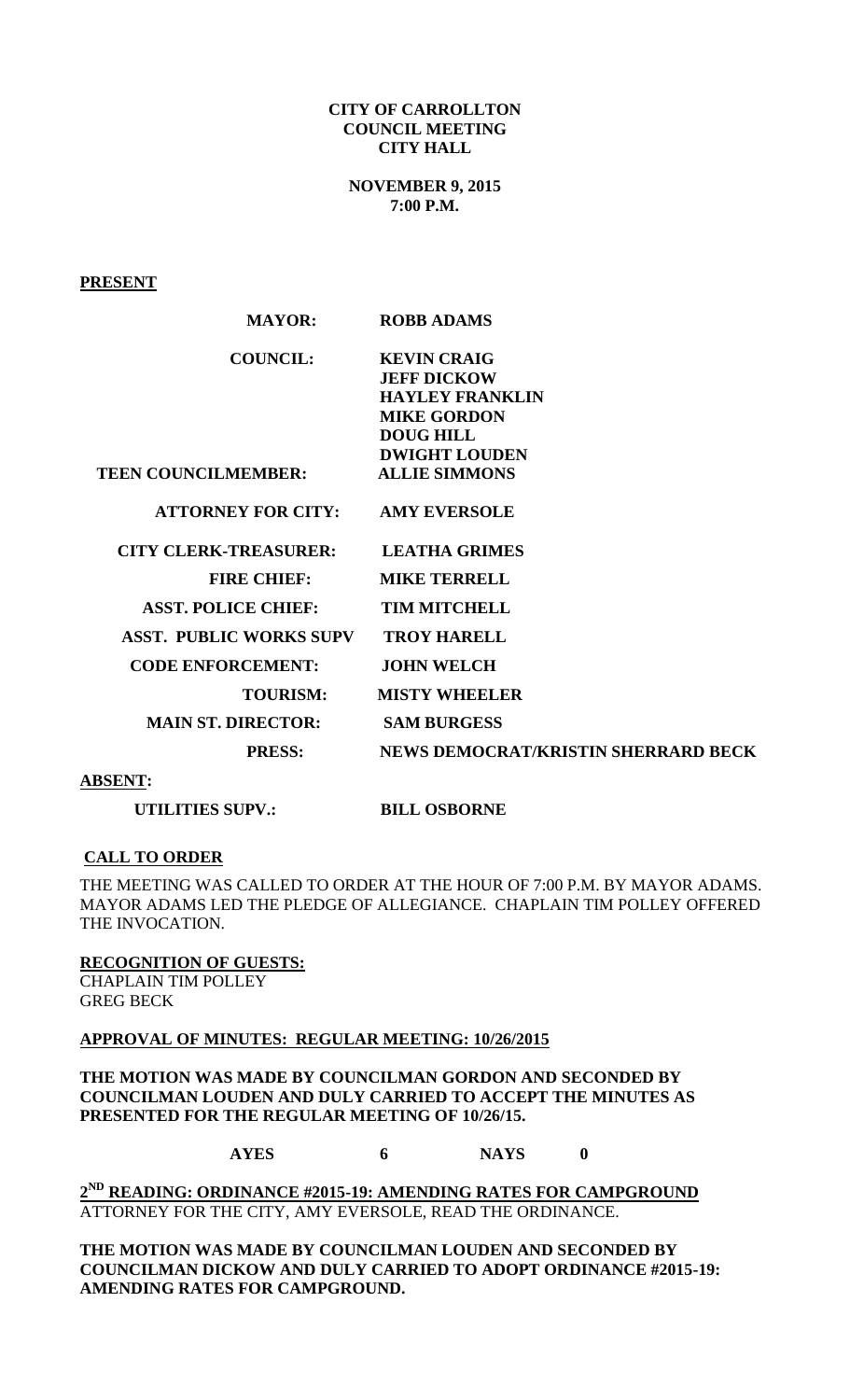**AYES 6 NAYS 0**

# **1ST READING: ORDINANCE #2015-20: REQUIRING REGISTRATION OF VACANT RESIDENTIAL PROPERTIES**

**THE MOTION WAS MADE BY COUNCILMAN LOUDEN AND SECONDED BY COUNCILMAN GORDON AND DULY CARRIED TO HAVE 1ST READING OF ORDINANCE #2015-20: REQUIRING REGISTRATION OF VACANT RESIDENTIAL PROPERTIES.**

### **AYES 6 NAYS 0**

ATTORNEY FOR THE CITY, AMY EVERSOLE, READ THE ORDINANCE.  $2^{\text{ND}}$  READING WILL BE NOV.  $23^{\text{RD}}$ .

# **RESOLUTION #2015-26: AUTHORIZING MAYOR TO SIGN DEED FROM JASPERS FOR 2 ND STREET PROPERTY**

ATTORNEY FOR THE CITY,AMY EVERSOLE, READ THE RESOLUTION.

### **THE MOTION WAS MADE BY COUNCILMAN LOUDEN AND SECONDED BY COUNCILMAN DICKOW AND DULY CARRIED TO APPROVE RESOLUTION #2015-26: AUTHORIZING MAYOR TO SIGN DEED FROM JASPERS FOR 2ND STREET PROPERTY.**

**AYES 6 NAYS 0**

#### **NEW BUSINESS**

**RESOLUTION #2015-27: AUTHORIZING WAYFINDING SIGNAGE PROJECT** 

ATTORNEY FOR THE CITY, AMY EVERSOLE, READ THE RESOLUTION.

**THE MOTION WAS MADE BY COUNCILMAN GORDON AND SECONDED BY COUNCILWOMAN FRANKLIN AND DULY CARRIED TO APPROVE RESOLUTION #2015-27: AUTHORIZING WAYFINDING SIGNAGE PROJECT.**

**AYES 6 NAYS 0**

# **DEPARTMENT REPORTS:**

**A. TEEN COUNCIL –** ALLIE SIMMONS REPORTED THAT THE FALL BALL WILL THIS SATURDAY AND THE WEEK OF 11/16 WILL BE THE DISTRICT WIDE CANNED FOOD DRIVE.

**B. PUBLIC WORKS** – TROY HARELL REPORTED THAT THE STRIPING ON 3<sup>RD</sup> STREET BY THE CARROLLTON INN WAS DONE. BOTH LEAFERS ARE BEING RUN. THE BOAT DOCKS WILL BE TAKEN OUT THIS WEEK. THE FRONT OF THE PUBLIC WORKS BUILDING HAS BEEN PAINTED.

**C. UTILITIES –** BILL OSBORNE, CARROLLTON UTILITIES SUPVERVISOR, WAS NOT PRESENT.

**D. CCCDC** – MAYOR ADAMS REPORTED THAT A NEW DIRECTOR HAS BEEN HIRED. HIS NAME IS GARY MATHIS.

**E. TOURISM –** MISTY WHEELER, TOURISM DIRECTOR, SAID THE RECENT BASS TOURNAMENT WHICH WAS HELD 10/17 & 10/18 HAD 26 TEAMS THAT PARTICIPATED. SHE IS CURRENTLY WORKING ON A POSSIBLE CIVIL WAR RE-ENACTMENT AT POINT PARK NEXT YEAR.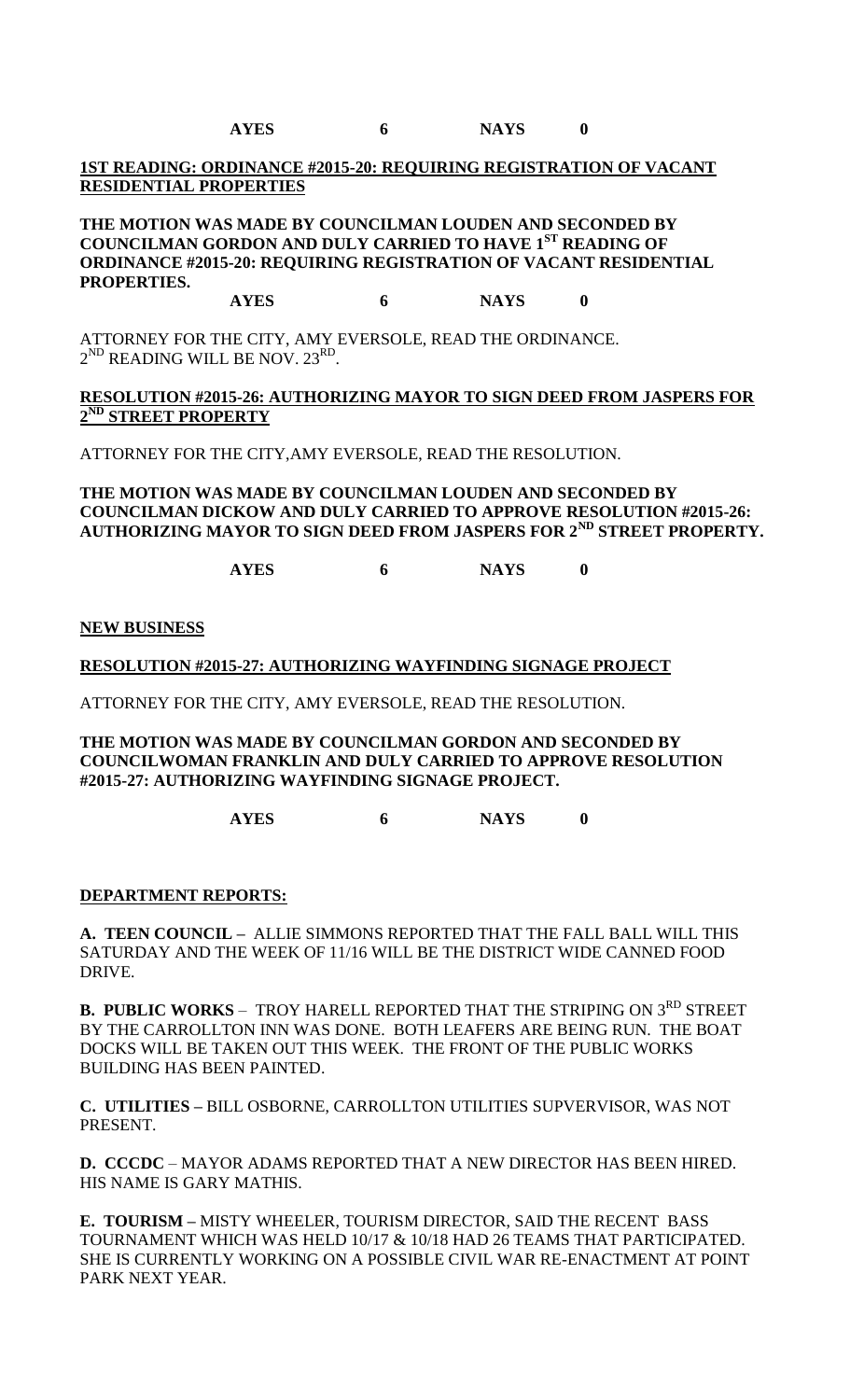**F. POLICE DEPARTMENT –** TIM MITCHELL, ASSISTANT POLICE CHIEF, SAID THAT SHOP WITH A COP WILL BE HELD ON 12/17. HALLOWEEN WENT GREAT. THE CUFFY DOGS THAT ARE BEING SOLD AS A FUND-RAISER FOR SHOP WITH A COP ARE SELLING OUT AS QUICKLY AS THEY CAN BE ORDERED. THERE IS STILL AN OPENING IN DISPATCH WHICH THEY ARE TRYING TO FILL. THE STUFF THE CRUISER EVENT AT KROGER WILL BE THIS SATURDAY FROM 9:00 – 3:00.

**G. FIRE DEPARTMENT –** MIKE TERRELL, FIRE CHIEF, REPORTED THAT THERE WERE 12 RUNS IN OCTOBER. GARY TILLEY HAD BEEN HIRED TO PAINT THE FIREBAY DOORS. THE WHITE CASTLE CRAVEMOBILE WILL BE HERE ON 12/12. THE FIRE DEPT. CHRISTMAS DINNER WILL BE 12/16.

**H. CODE ENFORCEMENT –** JOHN WELCH WENT OVER HIS REPORT ESPECIALLY SOME OF THE CODE ENFORCEMENT BOARD MATTERS.

# **THE MOTION WAS MADE BY COUNCILMAN GORDON AND SECONDED BY COUNCILMAN LOUDEN AND DULY CARRIED TO APPROVE THE ABATEMENT OF THE PROPERTY AT 213 7TH STREET OWNED BY JOHN & TERESA COX.**

**AYES 6 NAYS 0**

MR. WELCH ALSO REPORTED THAT HE WILL BE ASKING THE BOARD OF ADJUSTMENTS TO REVIEW SEVERAL PROPERTIES ON WHICH OUTDOOR STORAGE IS A PROBLEM.

**I. CLERK –TREASURER –** NOTHING TO REPORT.

**J. MAIN STREET –** SAM BURGESS, MAIN STREET DIRECTOR, SAID THE NEXT MONTH WILL BE A BUSY ONE. ANOTHER REASON TO BE THANKFUL WILL BE THIS SATURDAY. IT HAS BEEN MOVED UP A WEEK. 11/28 IS SMALL BUSINESS SATURDAY. 12/5 IS A CHRISTMAS CARROLL. HE ALSO REPORTED THAT TWO MORE BUSINESSES WILL BE CLOSING AND ASKED COUNCIL TO CONSIDER WHAT THEY WOULD BE WILLING TO DO TO ENTICE PEOPLE TO LOCATE DOWNTOWN.

**K. ATTORNEY -** NOTHING TO REPORT.

# **MAYOR'S REPORTS**

A. THE YOUNG LEADERS CLASS FROM THE HIGH SCHOOL WILL BE AT CITY HALL  $NOV. 30<sup>TH</sup>.$ 

B. THE ANNUAL CITY EMPLOYEE AWARDS & CHRISTMAS DINNER WILL BE TUESDAY, 12/15 AT CITY HALL AT 11:30.

C. HALLOWEEN AT THE CAMPGROUND WAS A HUGE SUCCESS. RONNIE KNIGHT AND HIS CREW ALONG WITH HIS WIFE AND DAUGHTER HAD PUT IN A LOT OF WORK ORGANIZING ACTIVITIES FOR THE CAMPERS.

D. THE GRANT FOR ASHPALT FOR THE PRIMITIVE BRIDGE HAD BEEN RECEIVED BY EMAIL TODAY. THE MAYOR SAID HE WOULD LET THE NEW CCCDC DIRECTOR HANDLE THAT AS SOON AS HE STARTS.

**EXECUTIVE SESSION PER KRS 61.810:PROPOSED OR PENDING LITIGATION THE MOTION WAS MADE BY COUNCILMAN LOUDEN AND SECONDED BY COUNCILMAN GORDON AND DULY CARRIED TO GO INTO EXECUTIVE SESSION TO DISCUSS PROPOSED OR PENDING LITIGATION ON BEHALF OF THE CITY PURSUANT TO KRS 61.810(1)(C) BECAUSE OF ATTORNEY CLIENT PRIVILEGE AND FOR DISCUSSION WHICH MIGHT LEAD TO THE APPOINTMENT, DISCIPLINE OR DISMISSAL OF AN INDIVIDUAL EMPLOYEE PURSUANT TO KRS 61.810(1)(F) TO AVOID DAMAGE TO THE REPUTATION OF THE INDIVIDUAL AT THE HOUR OF 8:00 P.M.**

| <b>AYES</b> |  | <b>NAYS</b> |  |
|-------------|--|-------------|--|
|-------------|--|-------------|--|